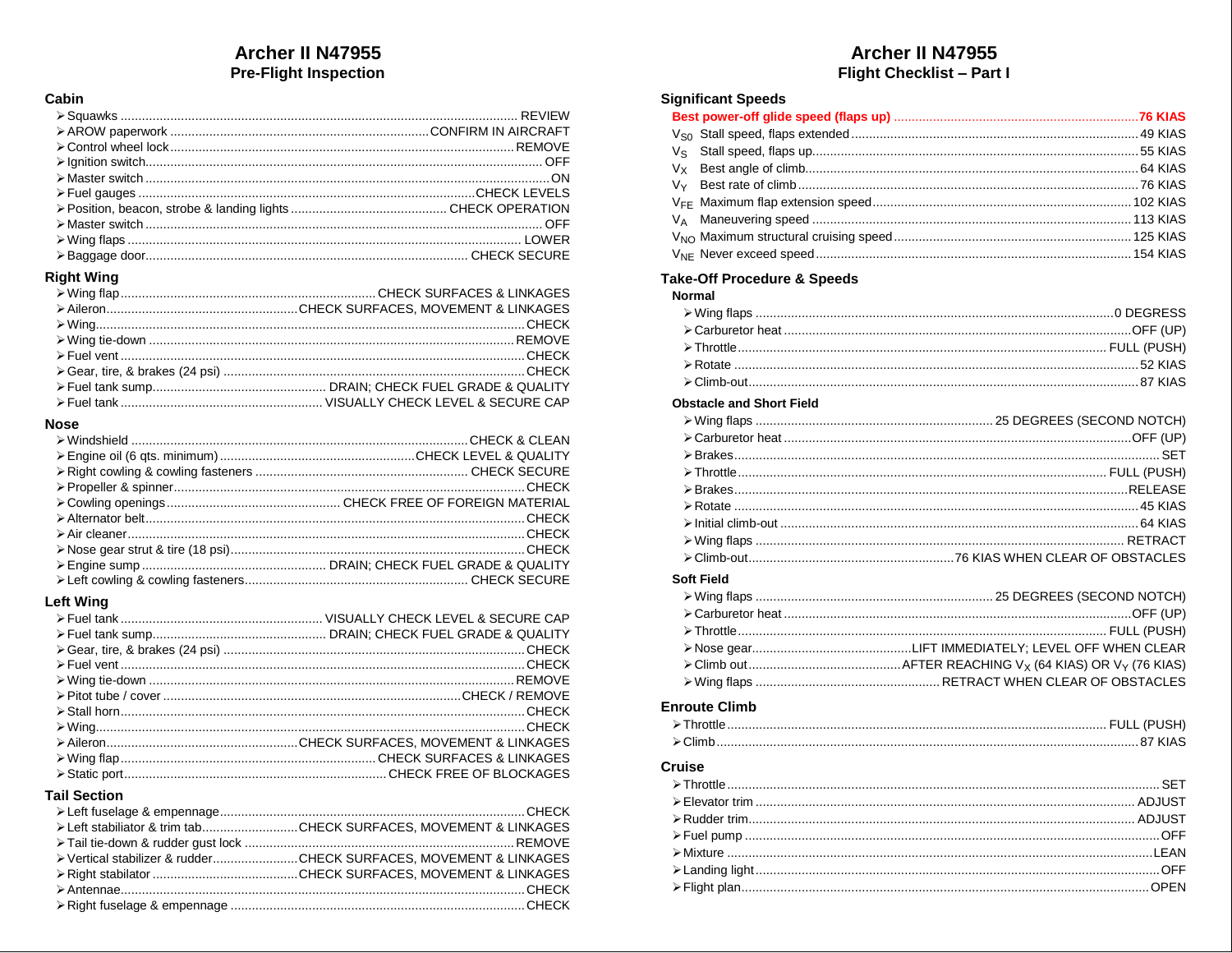# Archer II N47955 **Flight Checklist - Part II**

### **Prior to Landing**

#### **Landing Procedure & Speeds**

#### Normal

| <b>Short Field</b> |  |
|--------------------|--|
|                    |  |
|                    |  |
|                    |  |
| <b>Soft Field</b>  |  |
|                    |  |

### **After Landing**

## **Shutting Down Engine**

# Archer II N47955 **Before Take-Off Checklist**

### **Prior to Engine Start**

### **Starting Engine**

| <b>Prior to Taxi</b> |  |
|----------------------|--|
|                      |  |
|                      |  |
|                      |  |
| <b>Run Up</b>        |  |
|                      |  |
|                      |  |
|                      |  |
|                      |  |
|                      |  |
|                      |  |
|                      |  |
|                      |  |
|                      |  |
|                      |  |
|                      |  |

# **Prior to Take-Off**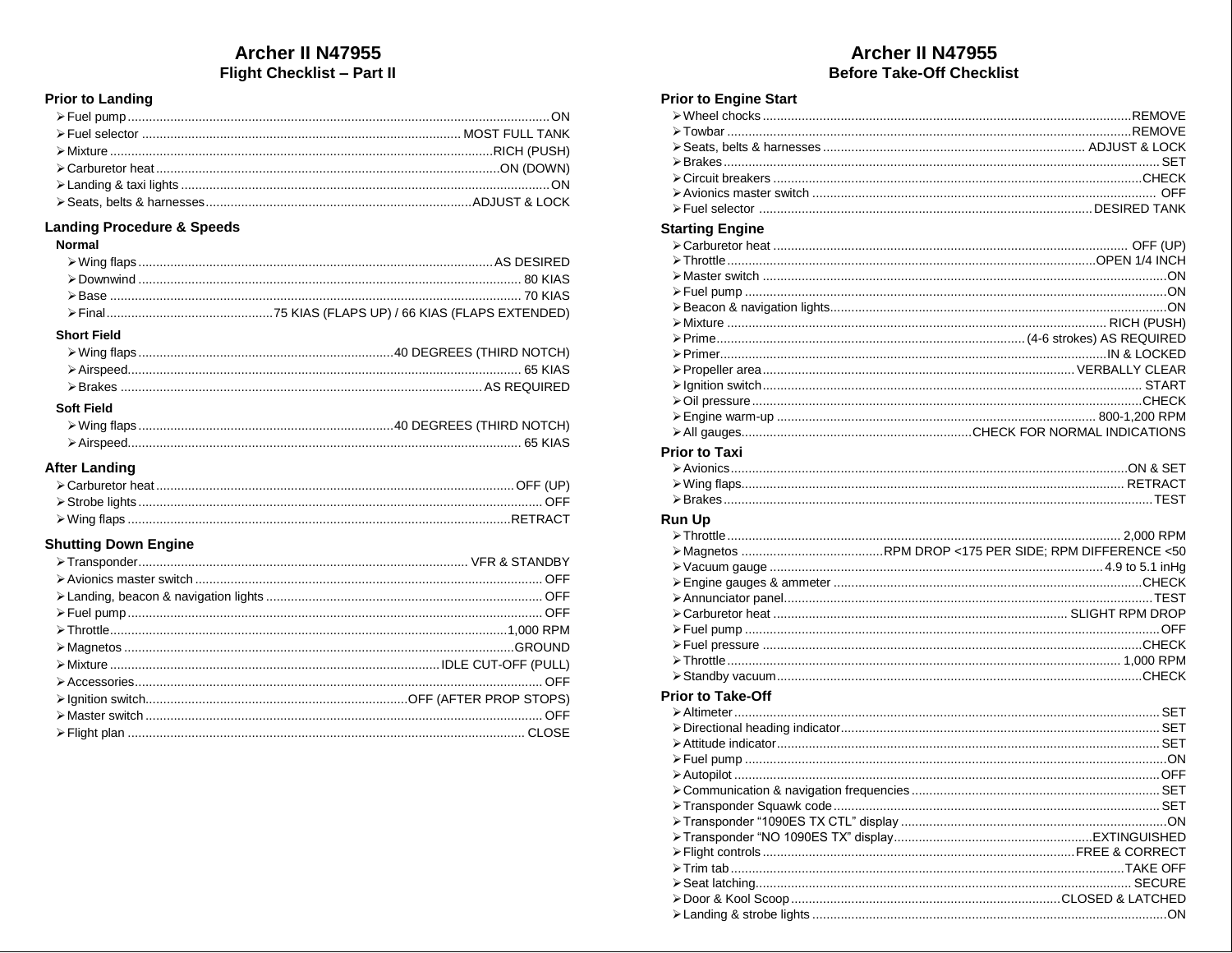# **Archer II N47955 Emergency Procedures - Part I**

## **ENGINE FAILURE**

#### During Take-Off Run

#### **Immediately After Takeoff**

> If power is not restored, execute Forced Landing Without Engine Power

#### In Flight

### **FORCED LANDING**

### **Without Engine Power**

### **With Engine Power**

# Archer II N47955 **Post-Flight Checklist**

#### Refuel

### **Hangar Aircraft**

| In Summer             |                                                               |
|-----------------------|---------------------------------------------------------------|
|                       |                                                               |
|                       | Wings, spinner, cowling, struts, wheel fairings & stabilizers |
|                       | > WindshieldCLEAN WITH MICROFIBER CLOTH & PLEXIGLAS CLEANER   |
| In Winter             |                                                               |
|                       |                                                               |
|                       |                                                               |
|                       |                                                               |
|                       |                                                               |
|                       |                                                               |
|                       |                                                               |
| <b>Report Squawks</b> |                                                               |
|                       |                                                               |
|                       |                                                               |
|                       |                                                               |
|                       |                                                               |
| <b>Secure Hangar</b>  |                                                               |
|                       |                                                               |
|                       |                                                               |